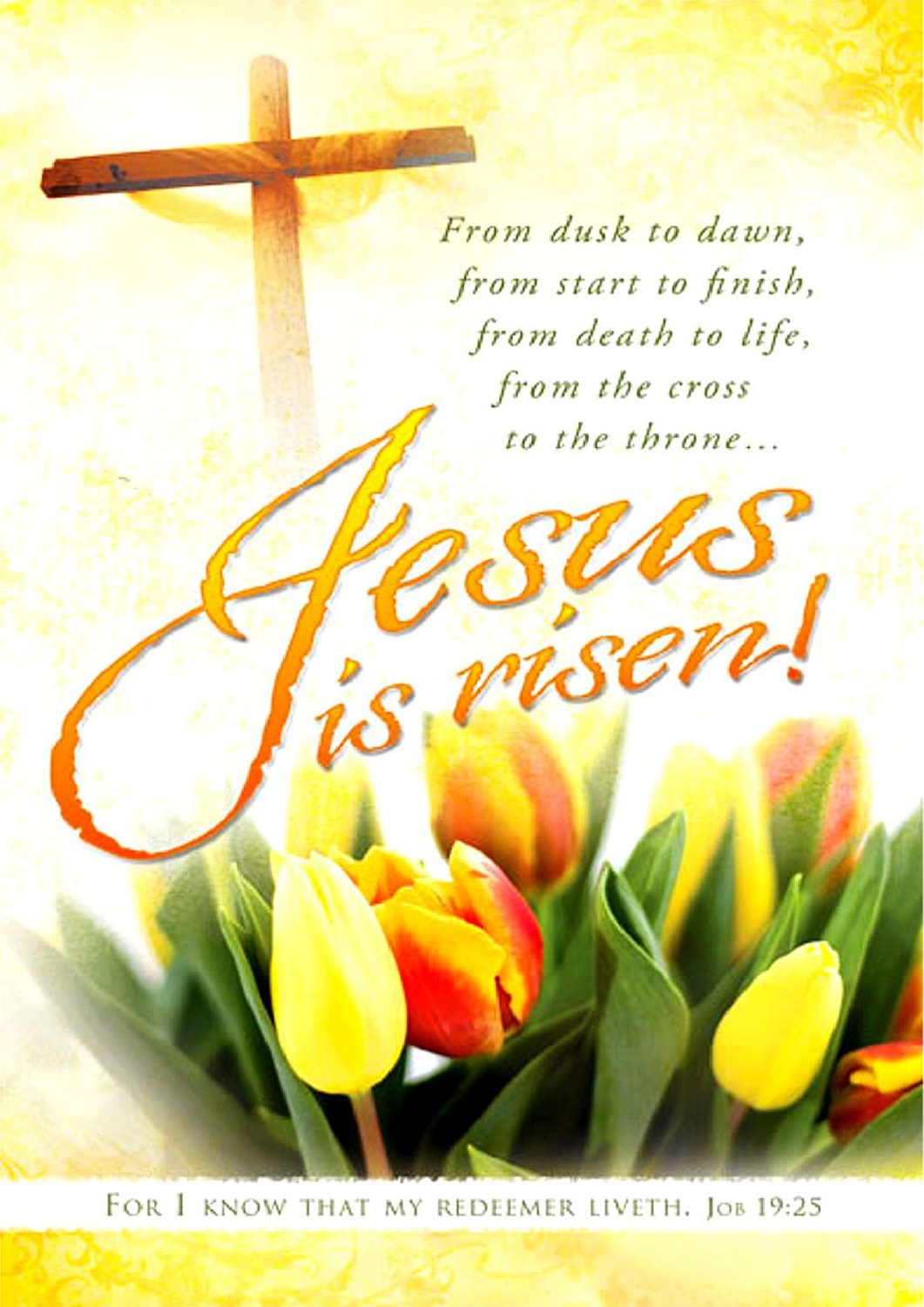

### **EKKLESIA TO THE NATION**

17 April 2022 Resurrection Sunday

A Warm Welcome to our Church Service. We look forward to having you worship God with us again.

| Speaker | : Revd John Lin                            |
|---------|--------------------------------------------|
|         | Sermon Title: Jesus Christ, my Living Hope |
| Text    | : 1 Peter 1:1-16; Luke 24:1-9              |

Blessed be the God and Father of our Lord Jesus Christ! According to his great mercy, he has caused us to be born again to a living hope through the resurrection of Jesus Christ from the dead, to an inheritance that is imperishable, undefiled, and unfading, kept in heaven for you, who by God's power are being guarded through faith for a salvation ready to be revealed in the last time.

1 Peter 1: 3-5

#### **COLLECT**

#### **Resurrection Sunday**

Lord of all life and power, who through the mighty resurrection of your Son overcame the older order of sin and death to make all things new in him: grant that we, being dead to sin and alive to you in Jesus Christ, may reign with him in glory; to whom with you and the Holy Spirit be praise and honour, glory and might, now and in all eternity. Amen.

**Mission and Purpose:** As we see the gracious salvation plan in the missional heart of God, may we be a missional church of Spirit-filled committed disciples of Jesus Christ, always ready to take the gospel to the nations.

**Bishop Rt Revd Dr Titus Chung**

**Archdeacon Ven Daniel Wee**

**Vicar Revd John Lin** 

**Clergy Revd King Chiew Kwang**

**Deaconess Ds Lena Lim**

**Pastoral Pas Loon Fu-Man Pas Florence Hou Pas Yeo Yun Jing Pas Shirleen Yap**

**Administration Susan Ling Doris Lee Patrick Lee**

**Worship Service on Saturday English Service** 

4.30 pm at Sanctuary

**Worship Services on Sunday**

**English Service** 9.00 am at Sanctuary **Mandarin Service** 11.15 am at Sanctuary **Cantonese Service** (temporary suspension) **Hokkien Service** (temporary suspension)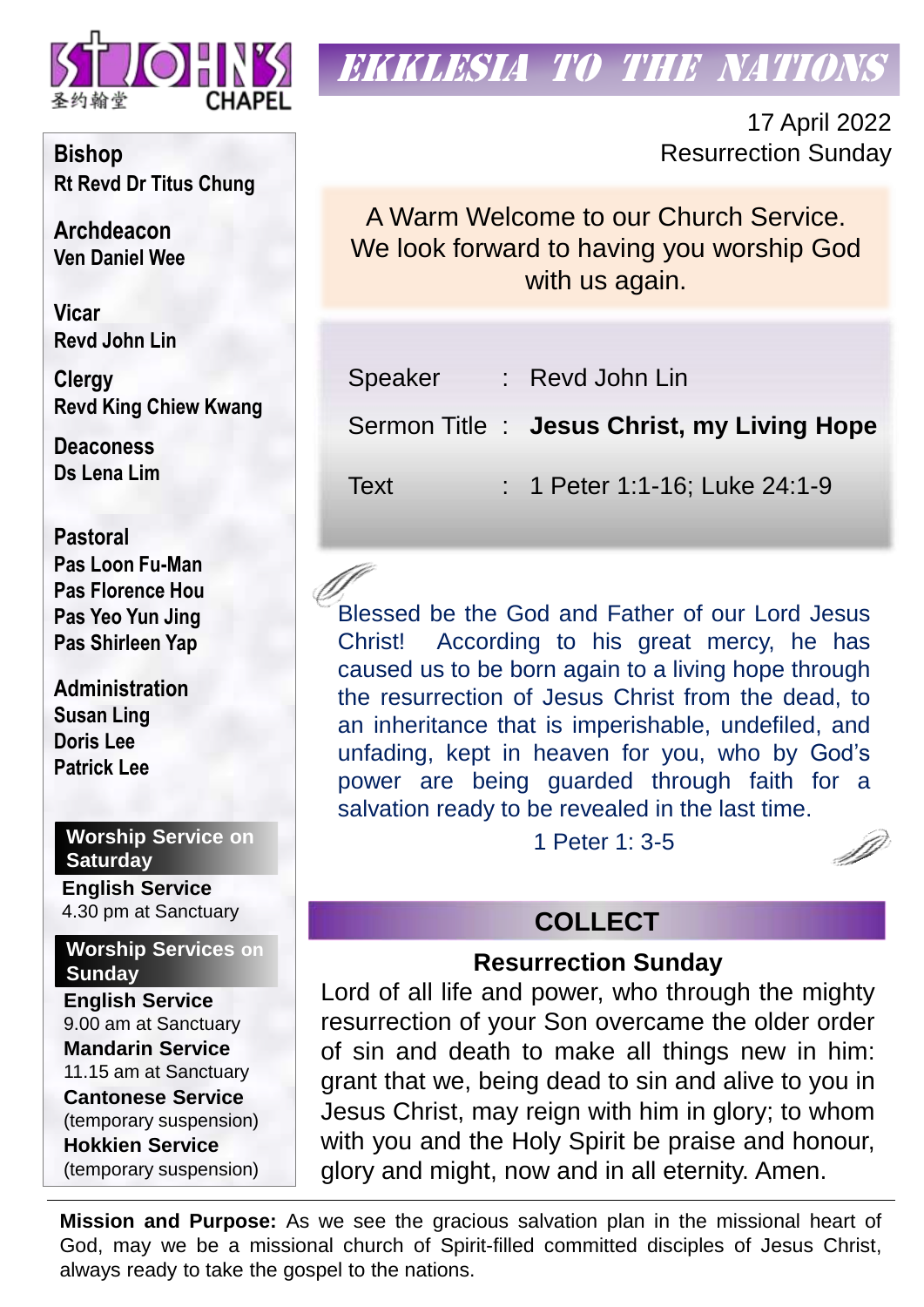#### **Baptism**

We give thanks to God for his grace and mercy upon the following who will be baptized on Resurrection Sunday:

Child/Infants: James Kua Fu En; Madison Kirk; Ong Yi Yang Jordan

#### **AGM Proxy voting form**

Our church constitution requires one third of Electoral Roll members to form the AGM quorum. Under the Virtual AGM guidelines, your proxy voting form is important because it is counted as part of the quorum for the virtual AGM on 24 April. We appreciate if you can submit your online proxy voting form, latest by 20 April, Wednesday, 12 noon.

#### **Pre-AGM Town Hall meeting (zoom) on 17 April**

There is a pre-AGM Town Hall zoom meeting **today 17 April (3.00 pm)** to address any questions, clarifications or comments concerning the AGM reports. Please use this Town Hall platform to present your thoughts, ask questions or seek clarifications. All church members and regular worshippers are welcome and encouraged to attend. The zoom details are available at the AGM notice emailed on 5 April.

#### **Church Prayer Meeting**

A church prayer meeting will be held on **Friday 29 April 2022, 7.45 pm** via Zoom. Join us in fellowship to pray for families, unity of the church, and the Covid-19 pandemic. The meeting ID and password will be sent via WhatsApp to the cell leaders prior to the prayer meeting date. Hide Ie will lead us in the prayer and the praise team is JP14 cell.

#### **Eventbrite registration for church services to cease after 18 April**

With the increase in seating capacity to 200 and relaxation of safe management measures, the online registration for church services will no longer be needed wef 18 April. During this transition period, we request members to continue with online registration, especially for the two major services on Good Friday 15 April and on Resurrection Sunday 17 April.

With this impending cessation of registration, we request members attending the **Sunday** services who come via private transport, to enter the school main gate latest by 9.15 am to facilitate the gate closure and security.

#### **Art Jam**

Art Jam is a combined event brought to you by Power612, Youth ministry and the Young Adult ministry. It will be held at St John's Chapel, on 30th April 2022, 1.30pm to 4pm. Youth and young adults are encouraged to sign up. More details will be provided once you have registered. Do invite any of your friends or family who might be interested as well! For any enquiries, please contact Ji Yin at 9112 4283.

#### **Appreciation**

Tan Ghee Siak and family would like to express their heartfelt thanks and appreciation to all church leaders and members for their prayers and condolences during their recent bereavement on the demise of his wife, Lay Wee on 10 April 2022.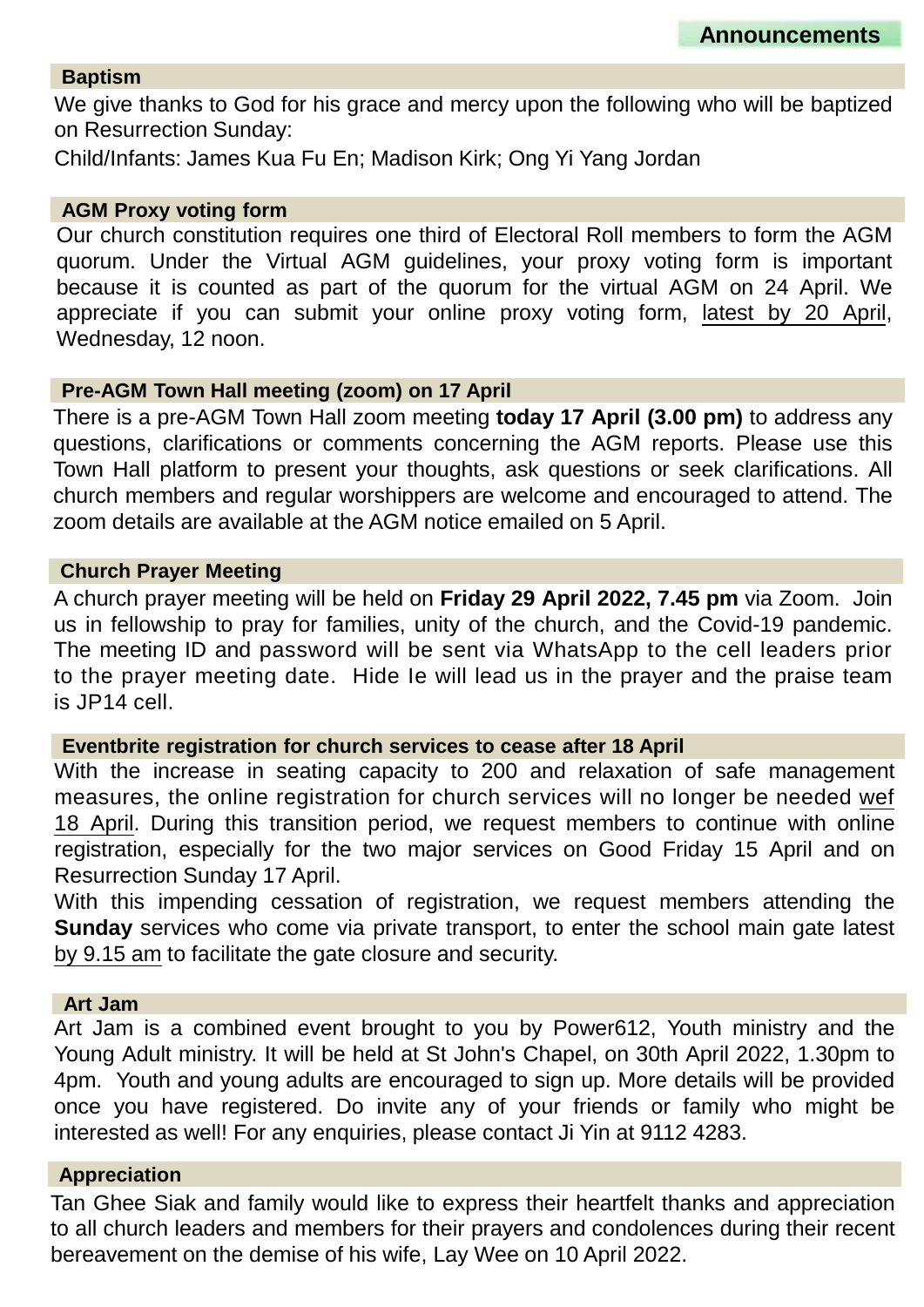| <b>DUTY ROSTER</b>                                                                                                   | <b>Sunday</b><br><b>17 April 2022</b>         | <b>Next Saturday</b><br>23 April 2022             | <b>Next</b><br><b>Sunday</b><br>24 April 2022 | You may return your tithes<br>to the Lord and give freewill<br>through<br>offering<br>the<br>following ways: |
|----------------------------------------------------------------------------------------------------------------------|-----------------------------------------------|---------------------------------------------------|-----------------------------------------------|--------------------------------------------------------------------------------------------------------------|
| <b>Worship Officiant</b>                                                                                             | Pas Yeo Yun Jing                              | Pas Richard Ting                                  | Ho Boon Sing                                  | (A) By cash or cheque                                                                                        |
| <b>Celebrant</b>                                                                                                     | Revd John Lin                                 | $\blacksquare$                                    | $\overline{a}$                                | using the envelopes                                                                                          |
| Pas Yun Jing,<br>Pas Richard,<br><b>Holy Communion</b><br>Kenneth, Boon<br><b>Assistant</b><br>Sing & Florence<br>Ho |                                               | $\overline{\phantom{a}}$                          |                                               | (B) Internet Bank Transfer<br><b>Account Name:</b><br>St John's Chapel                                       |
| <b>Praise Team</b>                                                                                                   | Livingstreams                                 | Ethan                                             |                                               | <b>DBS Account Number:</b>                                                                                   |
| <b>Preacher</b>                                                                                                      | Revd John Lin                                 | Revd John Lin                                     |                                               | 008 002 5860                                                                                                 |
| <b>Psalm Reading</b>                                                                                                 | $\blacksquare$                                | Psalm 98                                          |                                               | <b>Remarks:</b><br>(1)<br>TitheXXX, Month or                                                                 |
| <b>Scripture Text</b>                                                                                                | 1 Peter 1:1-16;<br>Luke 24:1-9                | Revelation 2:1-7                                  |                                               | MissionXXX, Month or<br>(2)<br>NeedyXXX, Month or<br>(3)<br>BuildingXXX, Month<br>(4)                        |
| <b>Sermon</b><br><b>Title</b>                                                                                        | <b>Jesus Christ, my</b><br><b>Living Hope</b> | <b>Renewing our first love</b><br>for Abba Father |                                               | (where XXX is your Tithe<br>number)                                                                          |
| <b>Scripture Reader</b>                                                                                              | Goh Xin Ying                                  | Victor Tay                                        | Choo Heng Yu                                  | (C) PayNow using UEN                                                                                         |
| <b>Treasury Witness</b>                                                                                              | Florence Ho &<br>Ai Min                       | Audrey & Angela                                   | Cho Li & Soo<br>Ching                         | St John's Chapel's UEN:<br>T08CC4079E                                                                        |
| <b>Staff On Duty</b>                                                                                                 | All English Staff<br>Team                     | Patrick & Doris                                   | Pas Fu-Man &<br>Ji Yin                        | <b>Remarks:</b> (same as above)                                                                              |

According to government restrictions, wef 1 February 2022, "**vaccinated status**" is required for entry at both Saturday 4.30 pm and Sunday 9.00 am services. The seating capacity is 200 attendees.

For members affected by the VDS requirement, we understand your situation. Please feel free to speak with the Vicar or any pastor to request for a private worship session (not more than 10 persons) at St John's Chapel premises.

We will livestream the Saturday 4.30pm English Service. Thereafter, the church service will be available online at this weblink <http://www.sjcp.org.sg/service-live-streaming/>

**Church Ministries :** Home Cell, Kids-for-Christ, Tekna Youth, Young Adults, Choir, Marriage & Family Life, Pastoral Care and Visitation, Men's Fellowship, Sisters' Fellowship, Seniors **Ministry** 

**Outreach:** SMSS Chaplaincy, The Boys' Brigade & The Girls' Brigade, Befrienders Club *If you wish to know more about the ministries and outreach,* 

*please email to [admin@patmos.org.sg](mailto:admin@patmos.org.sg)*

**Address :** St John's Chapel

111 Farrer Road, Singapore 259240 **Tel :** 6468 8425

**Email (General Enquiries)** : admin@patmos.org.sg **Website : www.sicp.org.sg**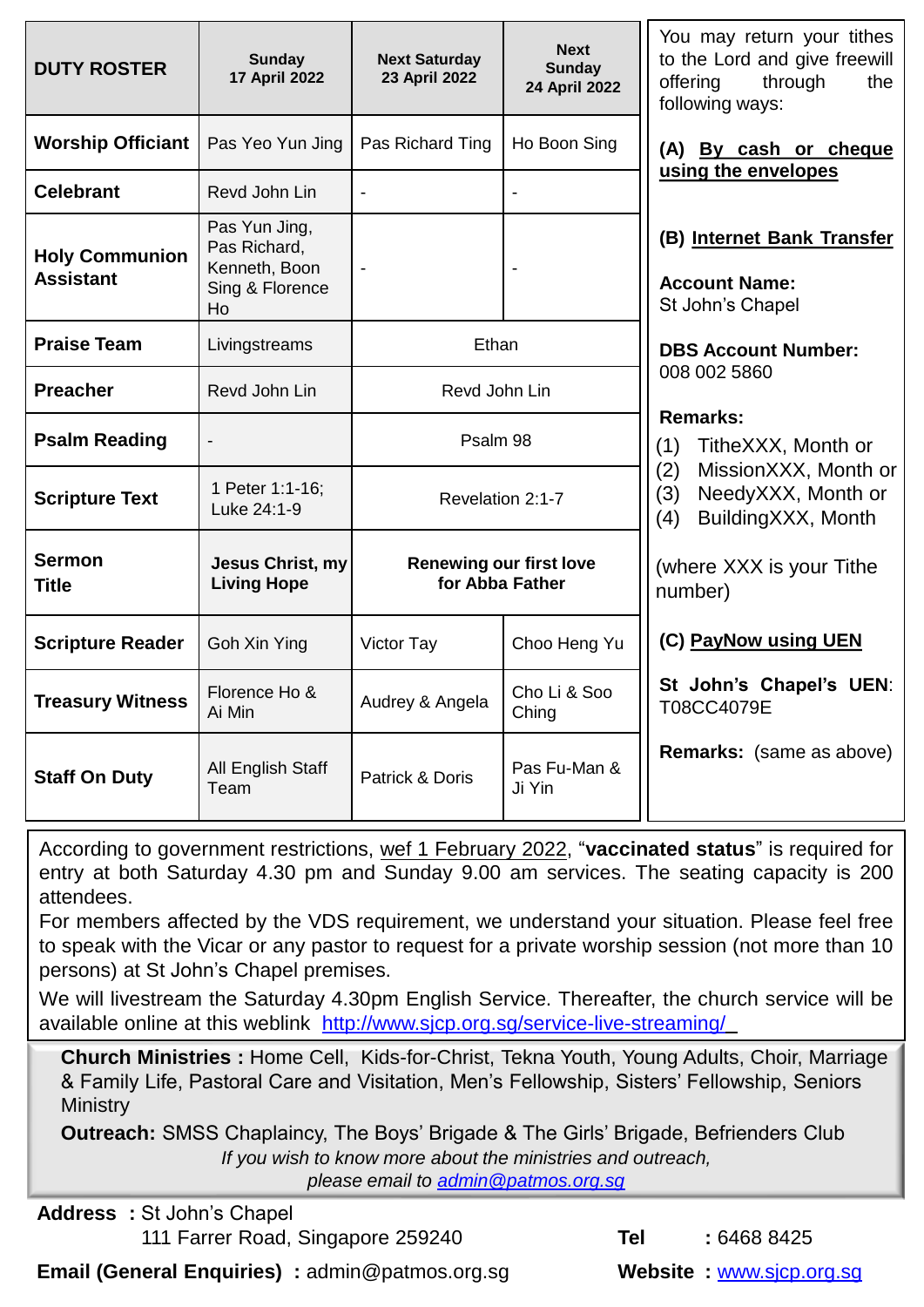## **ST JOHN'S CHAPEL PRESENTS 3 IN 1 PROJECT**



## **30 APR**

## 1:30PM-4:00PM

FEATURING A TIME OF PAINT SPLATTERING WITH BALLOONS AND DARTS

**CARD COMPANY OF BUILDING COMPANY**